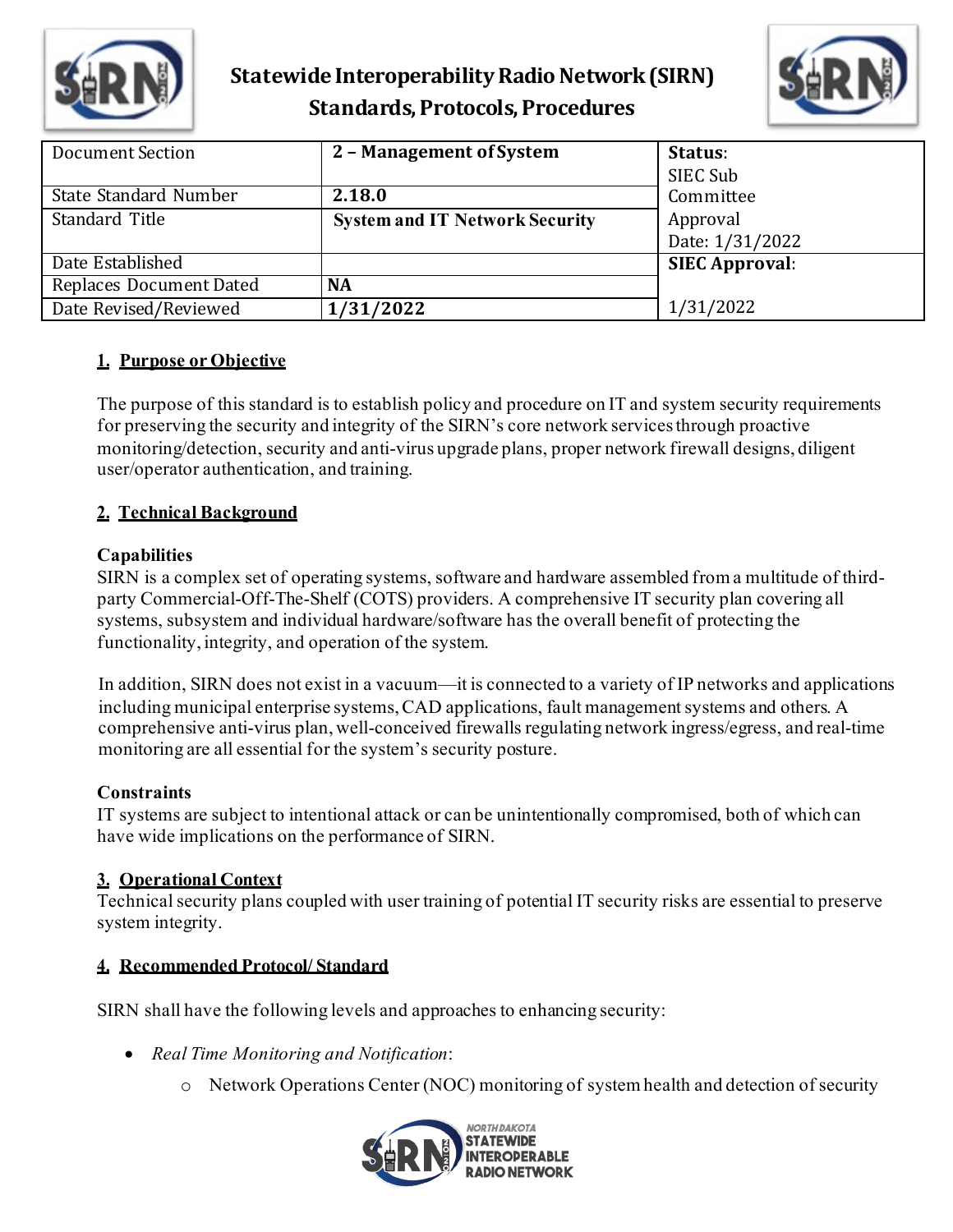

# **Statewide Interoperability Radio Network(SIRN) Standards, Protocols, Procedures**



#### breaches

- o Monitoring of site access alarms and maintaining site access logs
- o Prompt notification of service providers and technical staff when system issues occur
- o Prompt notification of affected or compromised users
- *System Access Security and Management*:
	- o Coordinated user, operator and maintenance provider authentication and login/password management. All applications and maintenance terminals must be accessed only through password-protected user login accounts.
	- o Use of secure methods such as SSH and VPNs to access the Core Network and all other remote elements.
- *Encryption*:
	- o Encryption of data while in storage and in transit where applicable
- *Back Up and Recovery*:
	- o Routine backup and recovery protocols for system configuration and user databases.
- *Perimeter Security*:
	- o Use of Demilitarized Zones (DMZs) and firewall isolation between all SIRN and other ancillary enterprise and data networks (e.g., carrier backhaul, CAD applications, etc.).
	- o Approval of any and all external device connections (computers, modems, routers, hard drives, etc.) by the Statewide System Administrator.
- *Physical Security and Staff Credentialing*:
	- o Physical access to facilities hosting the Network Core or remote RF sites must be closely controlled; only approved staff with authorized access can access facilities.
	- o The Statewide System Administrator shall maintain and update a list of all state and local service providers and their access credentials. Notifications of urgent staff issues, such as discharged employees or cancelled vendor contracts, will be immediately forwarded to all Administrators.
	- o Unauthorized staff at equipment locations will be under the direct supervision of authorized staff at all times.
- *Proper User and Technician Training*: Training of technical and operations personnel accessing SIRN, including Administrators, PSAP dispatchers and vendor/in-house technicians.

## **5. Recommended Procedure**

The SIRN Administrator is responsible for:

- Overseeing the implementation of routine security and anti-virus updates
- Evaluating historical security logs provided by the NOC